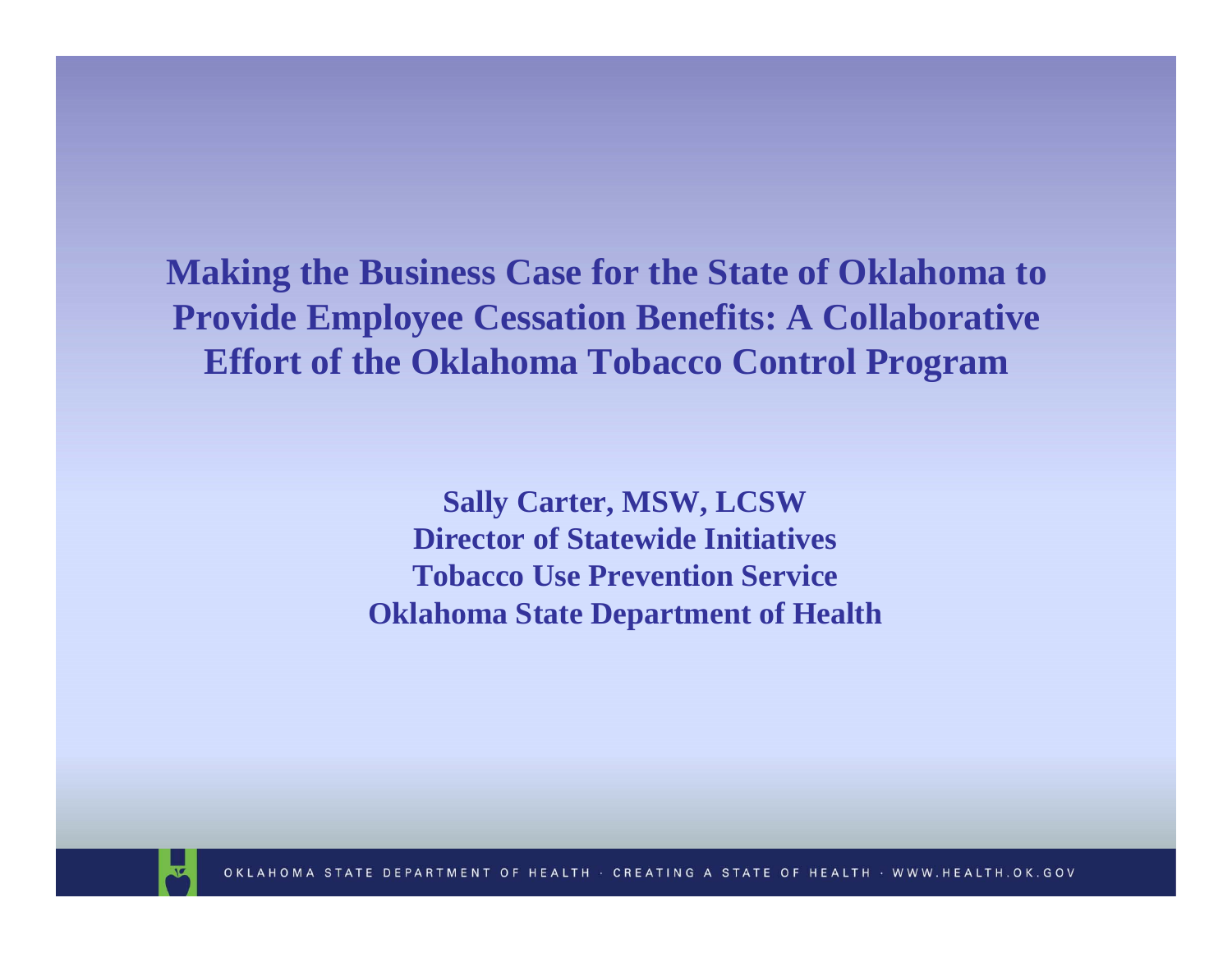## **Acknowledgements**

- **Doug Matheny**, Chief, Tobacco Use Prevention Service, Oklahom a State Department of Health
- **Tracey Strader**, Executive Director, Oklahom a Tobacco Settlement Endowment Trust
- **Linda Eakers**, Cessation Systems Coordinator, Oklahoma State Department of Health
- **Abby Rosenthal**, Centers for Disease Control and Prevention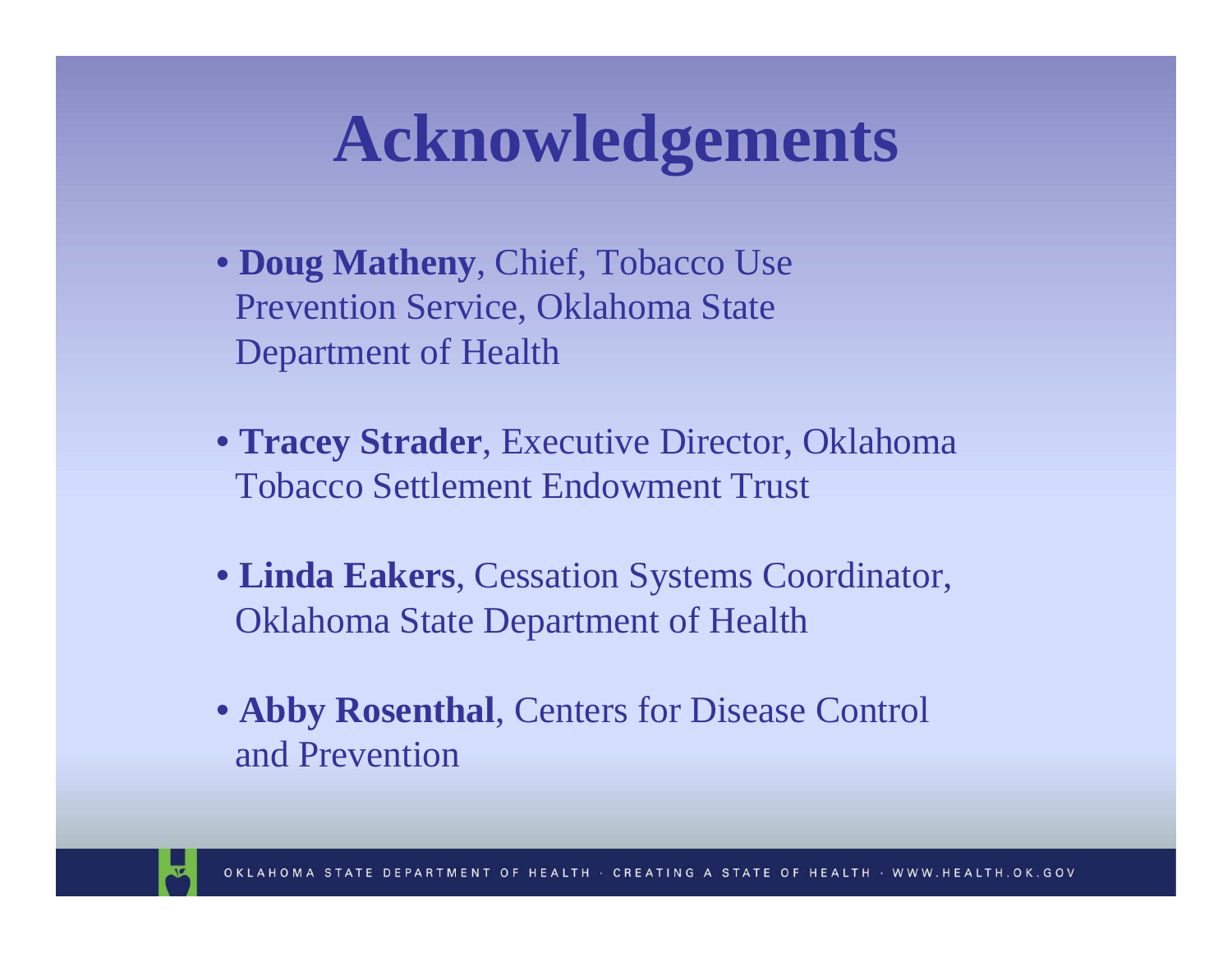# **The Oklahoma Tobacco Control (OTCP) Program**

- **Oklahoma State Department of Health**
- **Oklahoma Tobacco Settlement Endowment Trust**
- **University of Oklahoma, College of Public Health**
- **Oklahoma Alliance on Tobacco or Health**
- **Tribal Nations, local coalitions and grantees**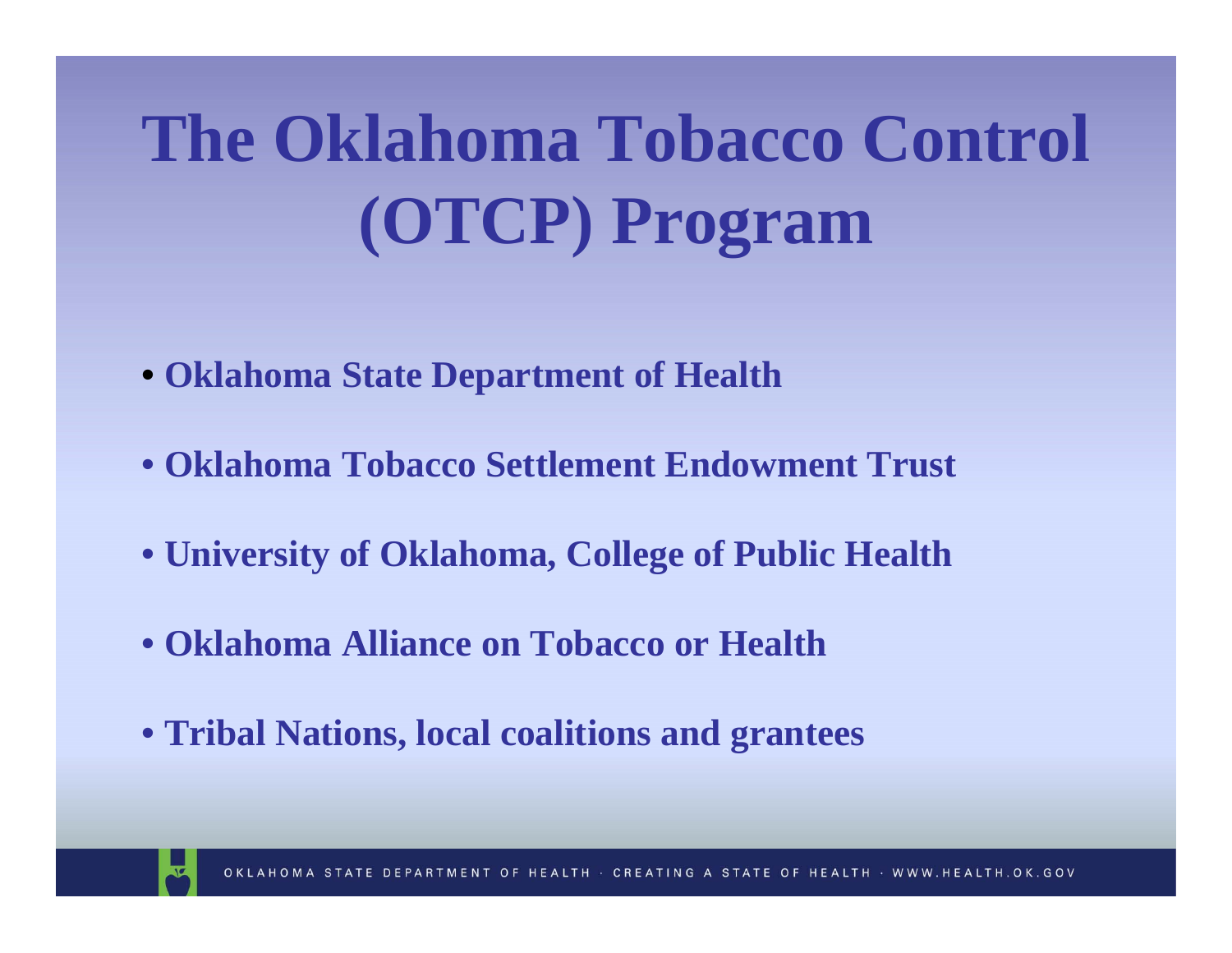# **OKLAHOMA DATA**

- **About 25% of Oklahoma Adults currently smoke cigarettes.**
- **2 in 3 smokers are seriously thinking about quitting.**
- **1 in 2 adults have made a serious quit attempt in the last year**
- **Only about 60% of current smokers have been advised by their health care provider to quit.**

*\* Data sources: The Oklahoma Adult Tobacco Survey and the B ehavioral Risk Factor Surveillance System*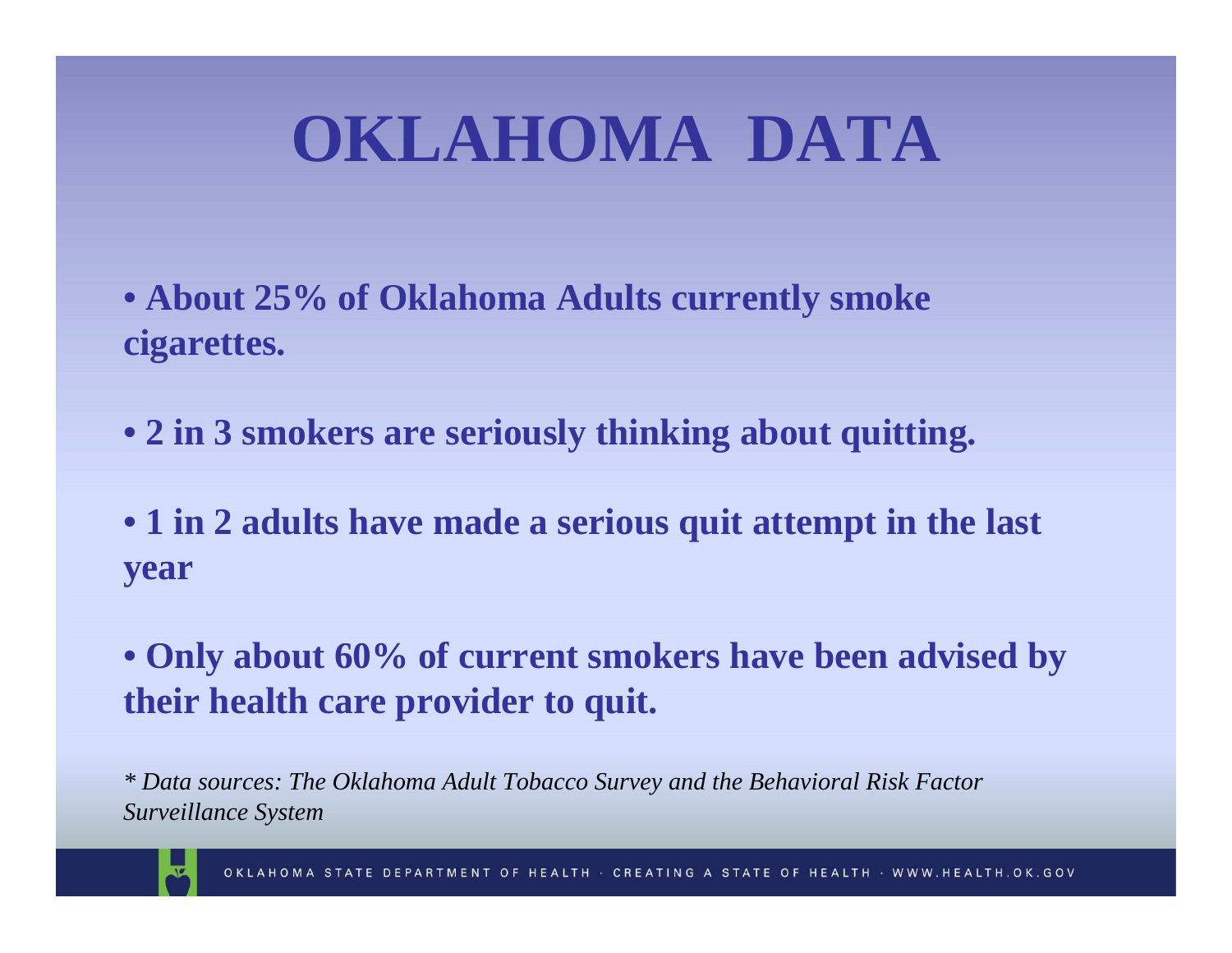# **OKLAHOMA DATA**

**"Oklahoma is the only state in the nation where age adjusted death rates have been increasing over the past 15 years while the rest of the nation has seen decreases in death rates."**

*2006 Oklahoma's State of the State's Health Report*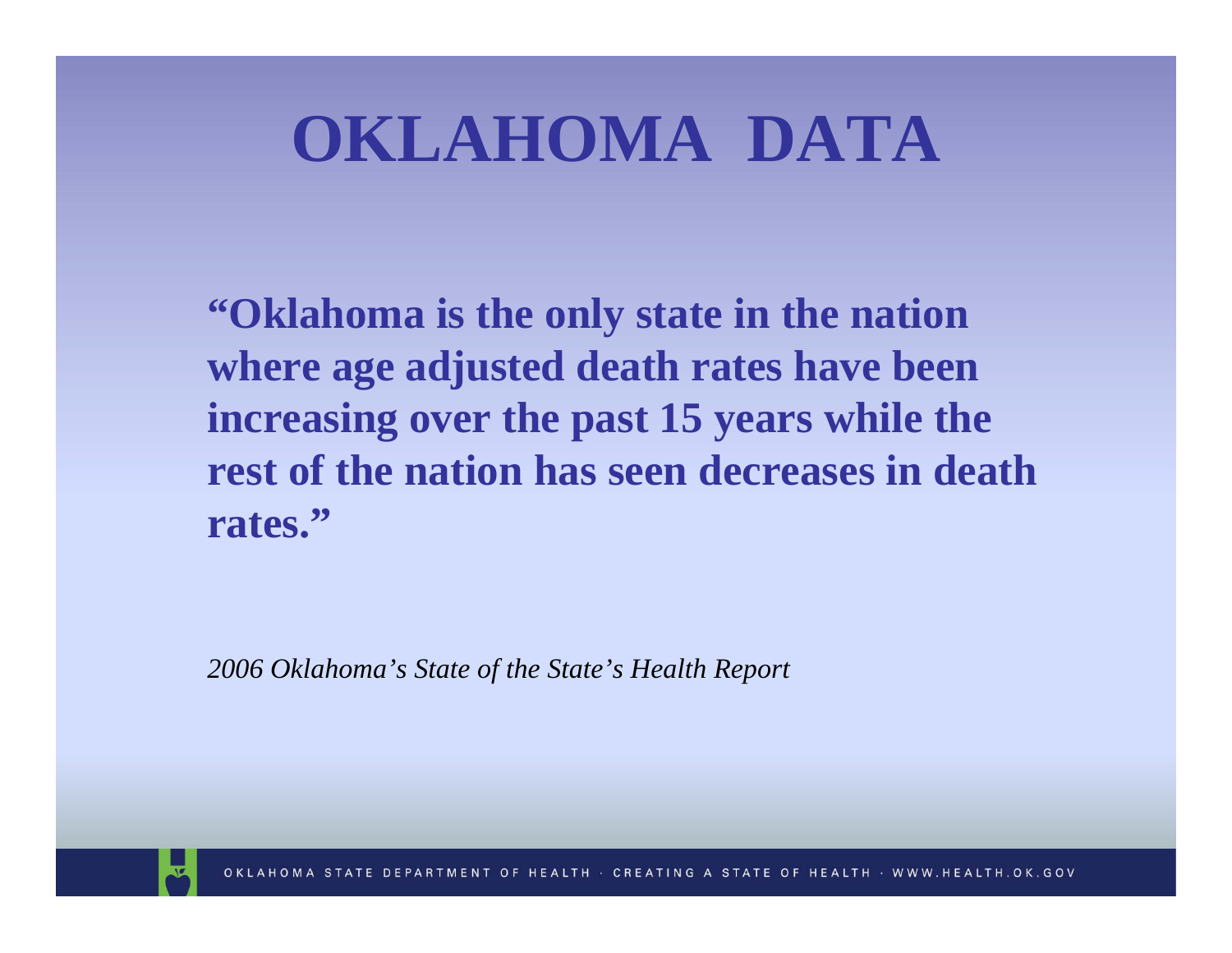# **STRATEGIC PLANNING**

The State of Oklahoma invited **Abby Rosenthal** from the Centers for Disease Control to meet with stakeholders to provide technical assistance and consultation.

Since the Oklahoma Tobacco Helpline was established, health systems changes were identified as an important step in assisting more tobacco users to quit.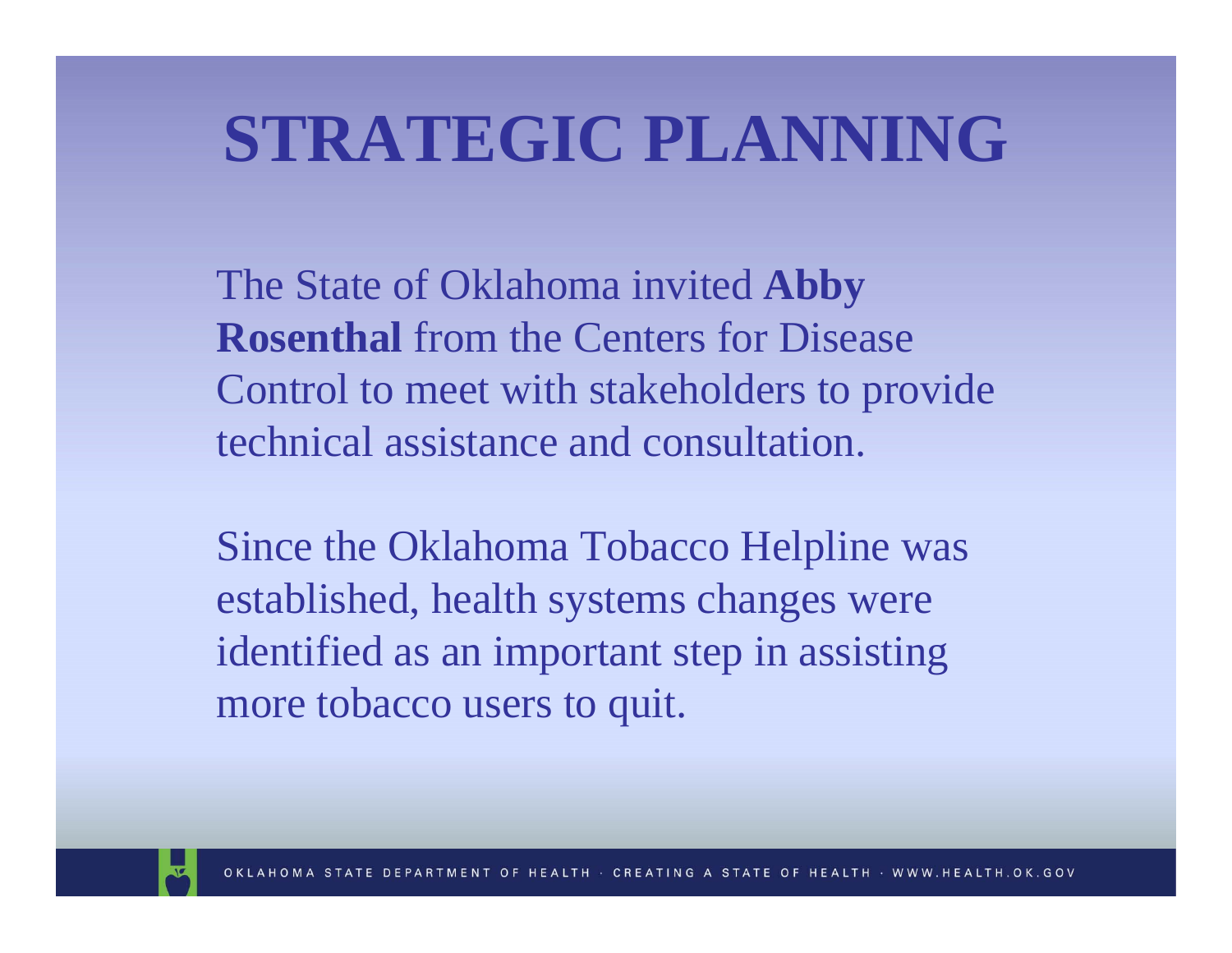



OKLAHOMA STATE DEPARTMENT OF HEALTH · CREATING A STATE OF HEALTH · WWW.HEALTH.OK.GOV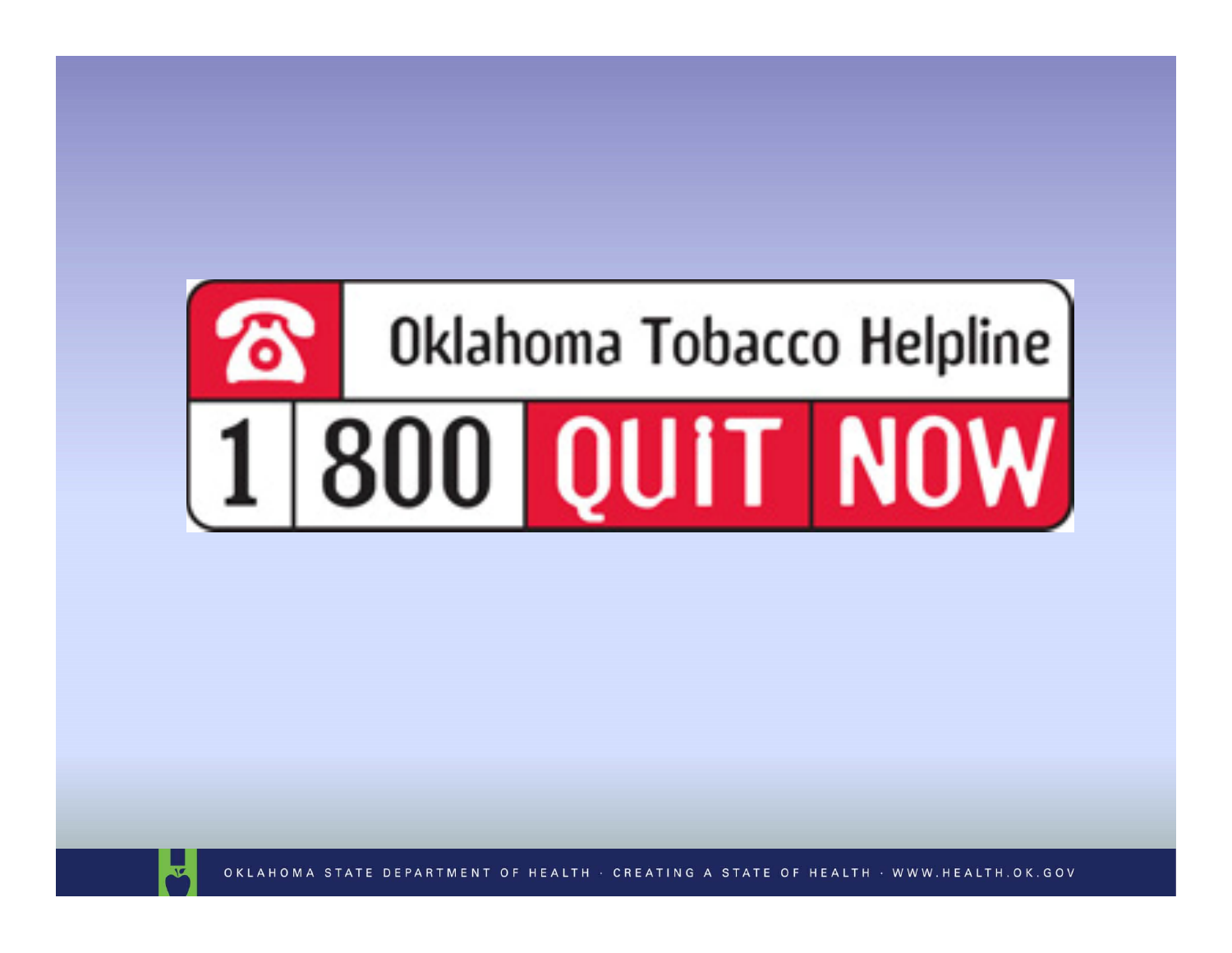#### **USPHS Treating Tobacco Use Dependence Clinical Practice Guideline Recommendation**

"Provide all insurance subscribers, including those covered by managed care organizations (MCOs), workplace health plans, Medicaid, Medicare, and other government insurance programs, with comprehensive coverage for effective tobacco dependence treatments, including medication and counseling."

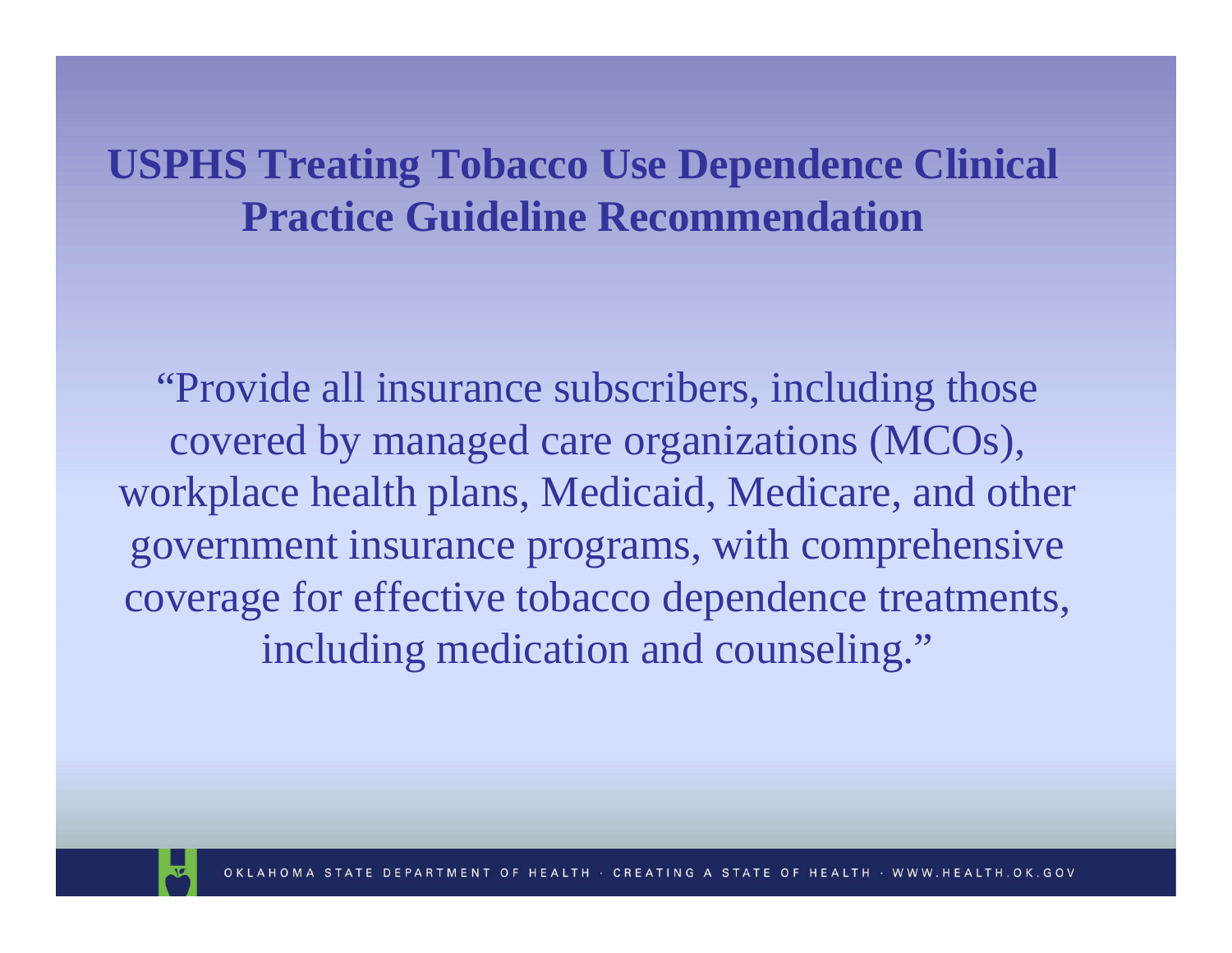### **MEDICAID**

•The Oklahoma Health Care Authority is the state's Medicaid Agency.

•The CDC met with the OHCA Medical Director and other critical stakeholders.

•The Medical Director decided to add the cessation benefit for pregnant women and ultimately for the entire Medicaid population.

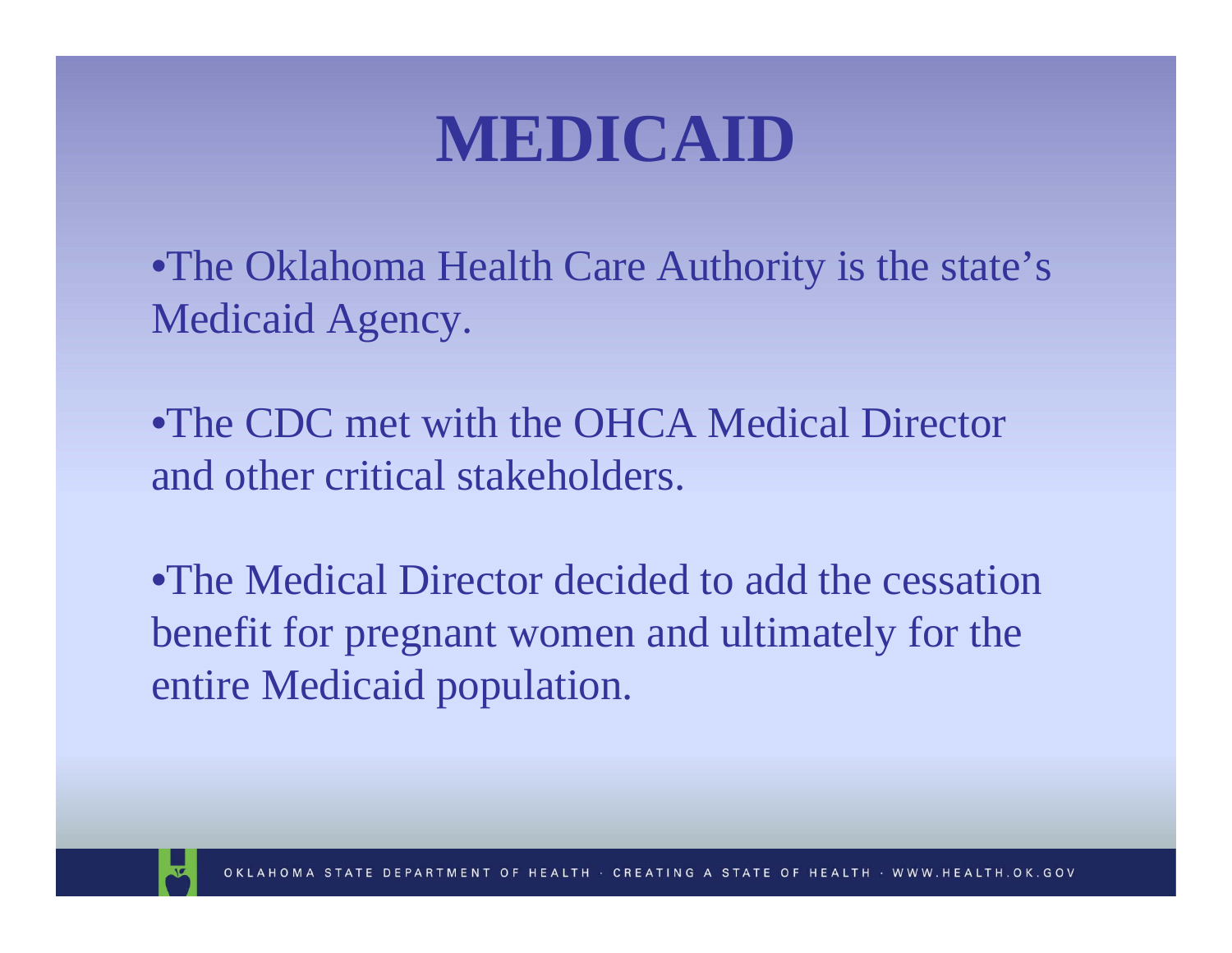# **OK MEDICAID BENEFIT**

• All first line FDA approved pharmacotherapy, both prescription and over the counter are a covered benefit. (The first round is provided without prior authorization.)

• No limits on the number of times someone can get a prescription in a y ear or a lifetime. Prescriptions do not count towards the maximum allowable prescriptions each month.

• Health care providers are reimbursed for counseling in the office, over and above the office visit or the global fee in the case of pregnancy.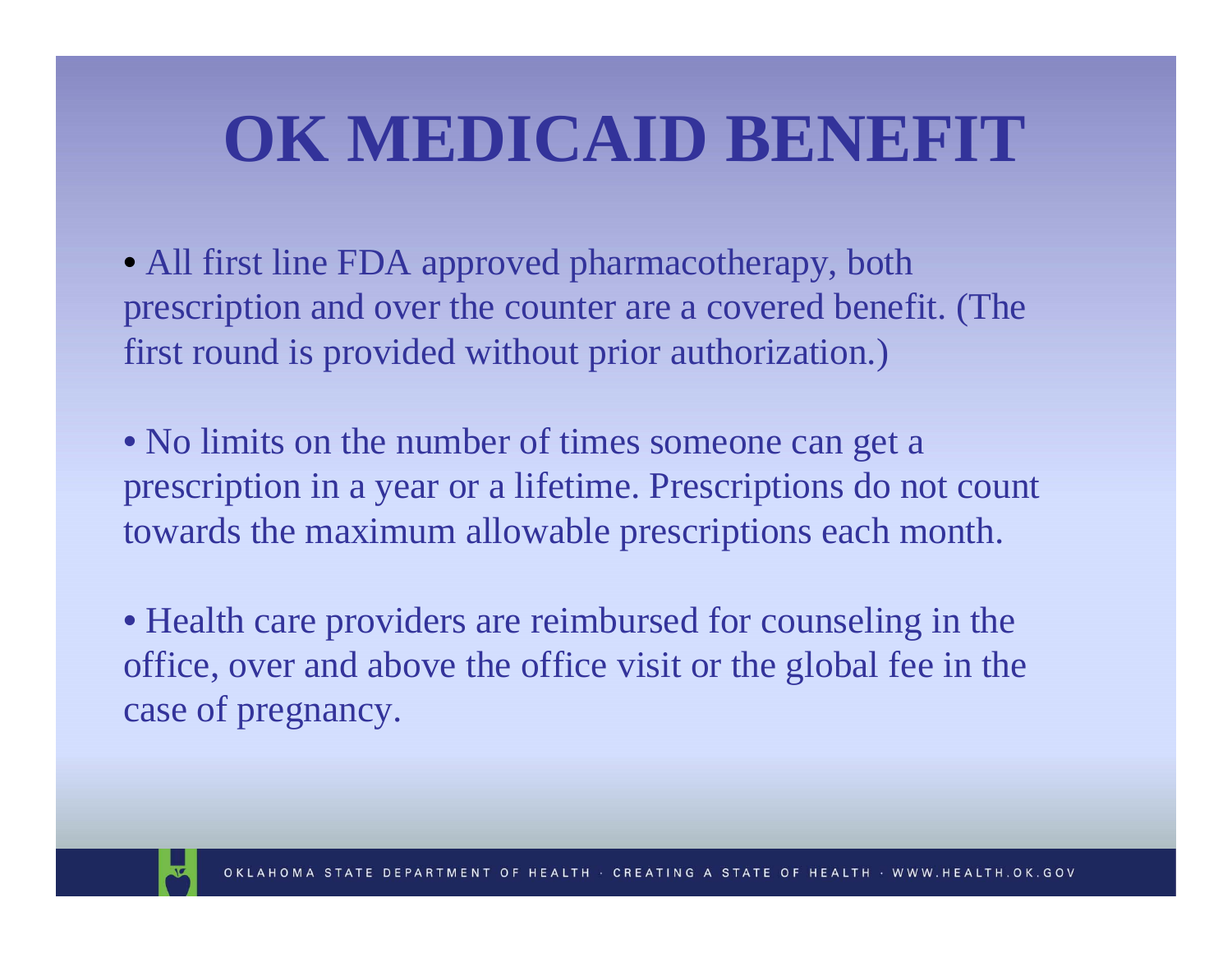# **Make It Your Business for a Strong and Healthy Oklahoma**

Leaders in business, education, government and com munities are collaborating to promote a culture change from unhealthy to healthier behaviors and lifestyles.

This program offers assessm ent tools, long term health improvement training opportunities and model language to adopt cessation benefits when purchasing health insurance to employers across the state.

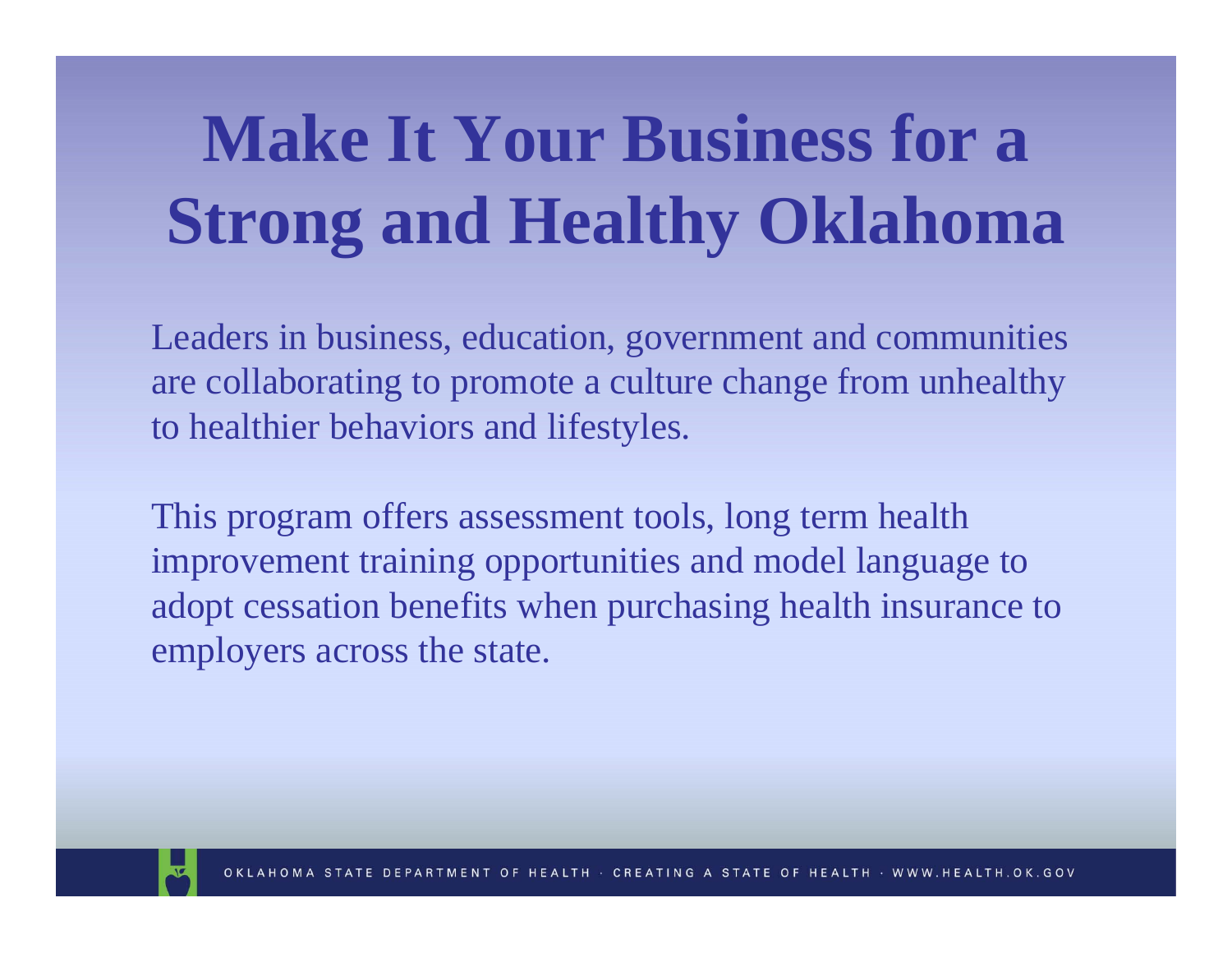## **Communities of Excellence**

The Oklahoma Tobacco Settlement Endowment Trust funds local com munity coalitions that serve their county or a consortium of counties.

Grantees have a performance measure that requires them to work with the top ten employers to encourage the purchase of health insurance that provide cessation benefits in accordance with the USPHS Guideline.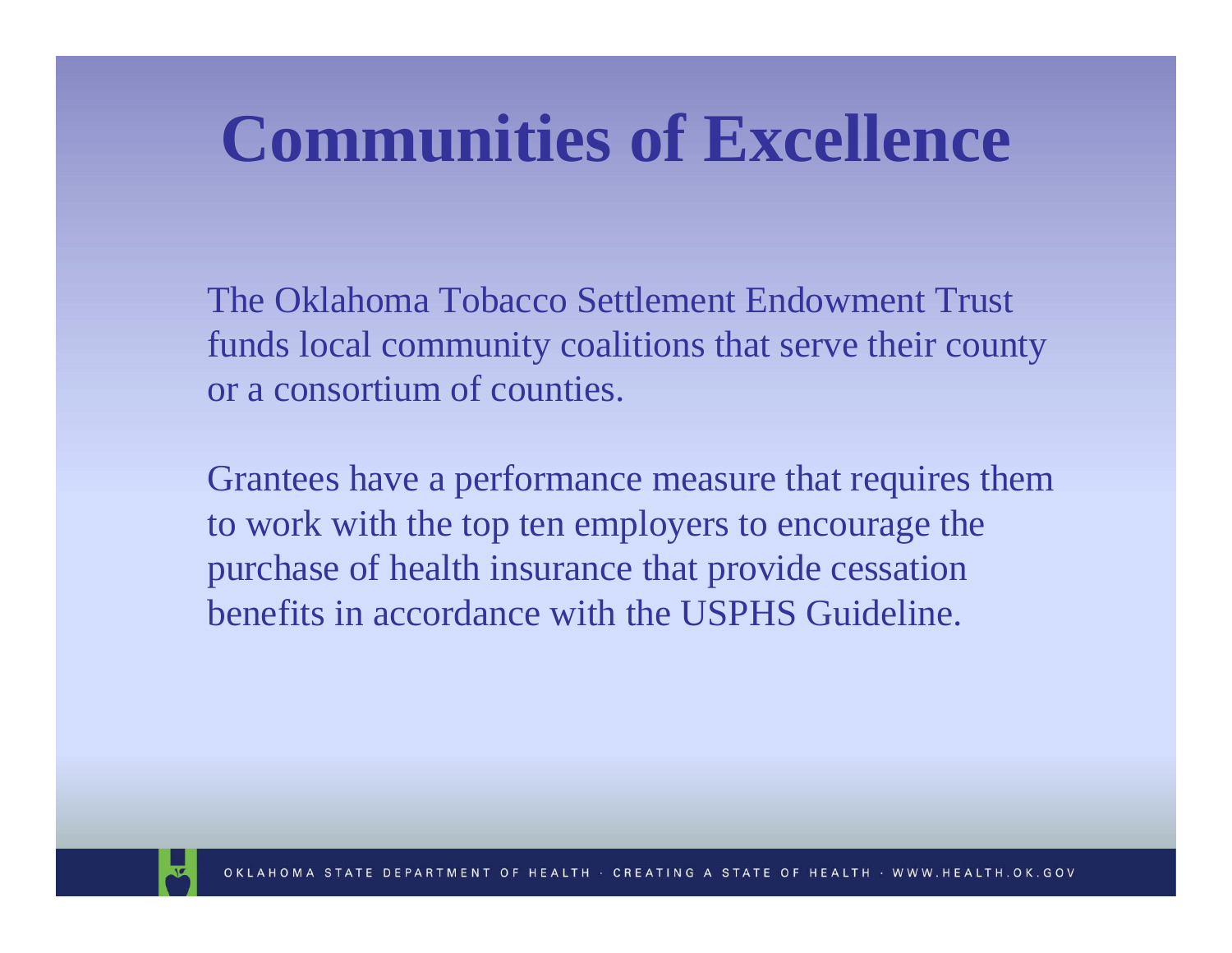## **LARGEST EMPLOYER**

The State of Oklahoma is the largest employer and health insurance is provided through the Oklahoma State and Education Employees Group Insurance Board (OSEEGIB) who also insures retirees, school districts and other governmental units.

OSEEGIB has the authority to change its benefits once a year.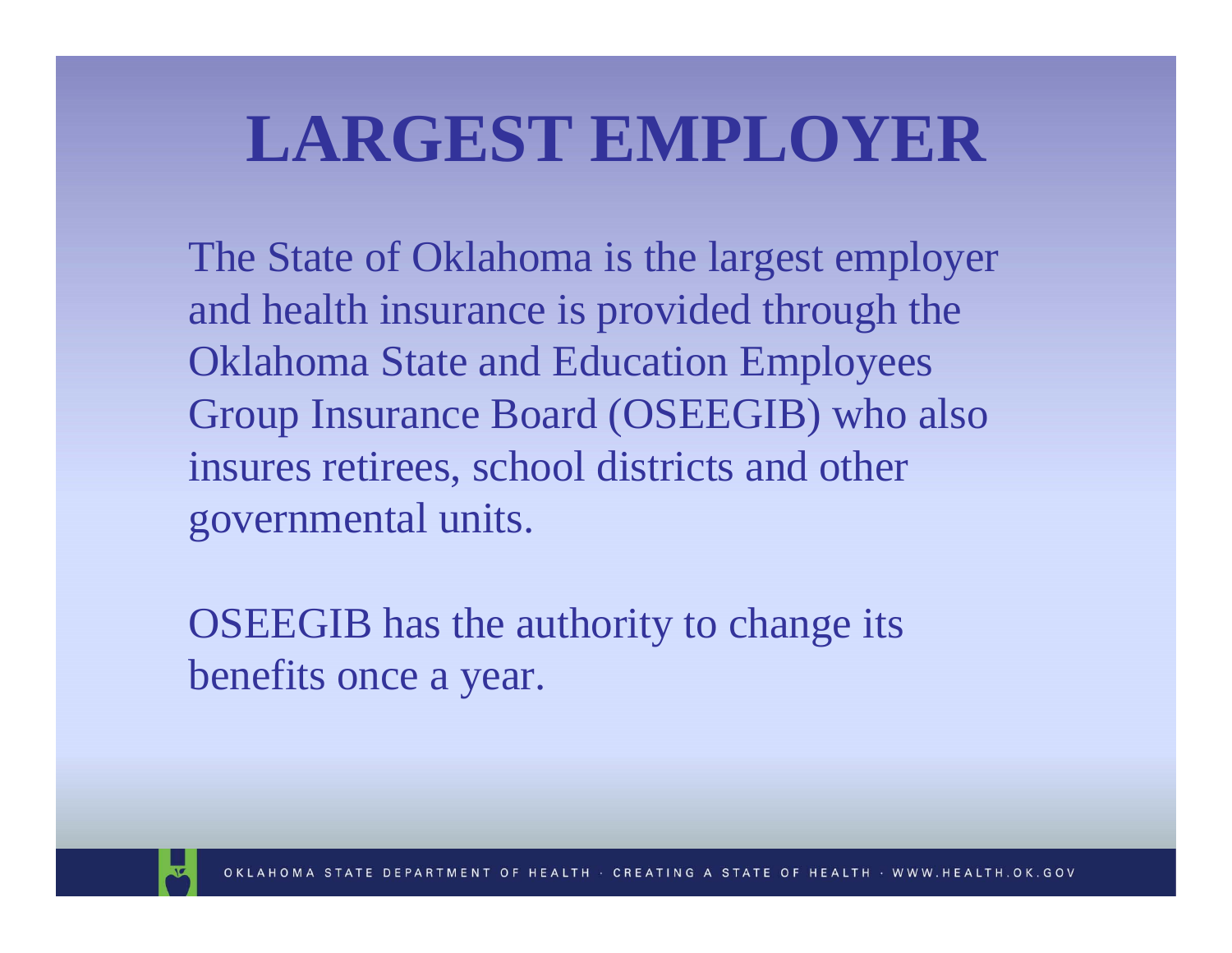#### **OSEEGIB BENEFIT**

The board placed a once in a lifetime maximum cessation benefit on each member and only allowed access to limited pharmacotherapy with prior authorization.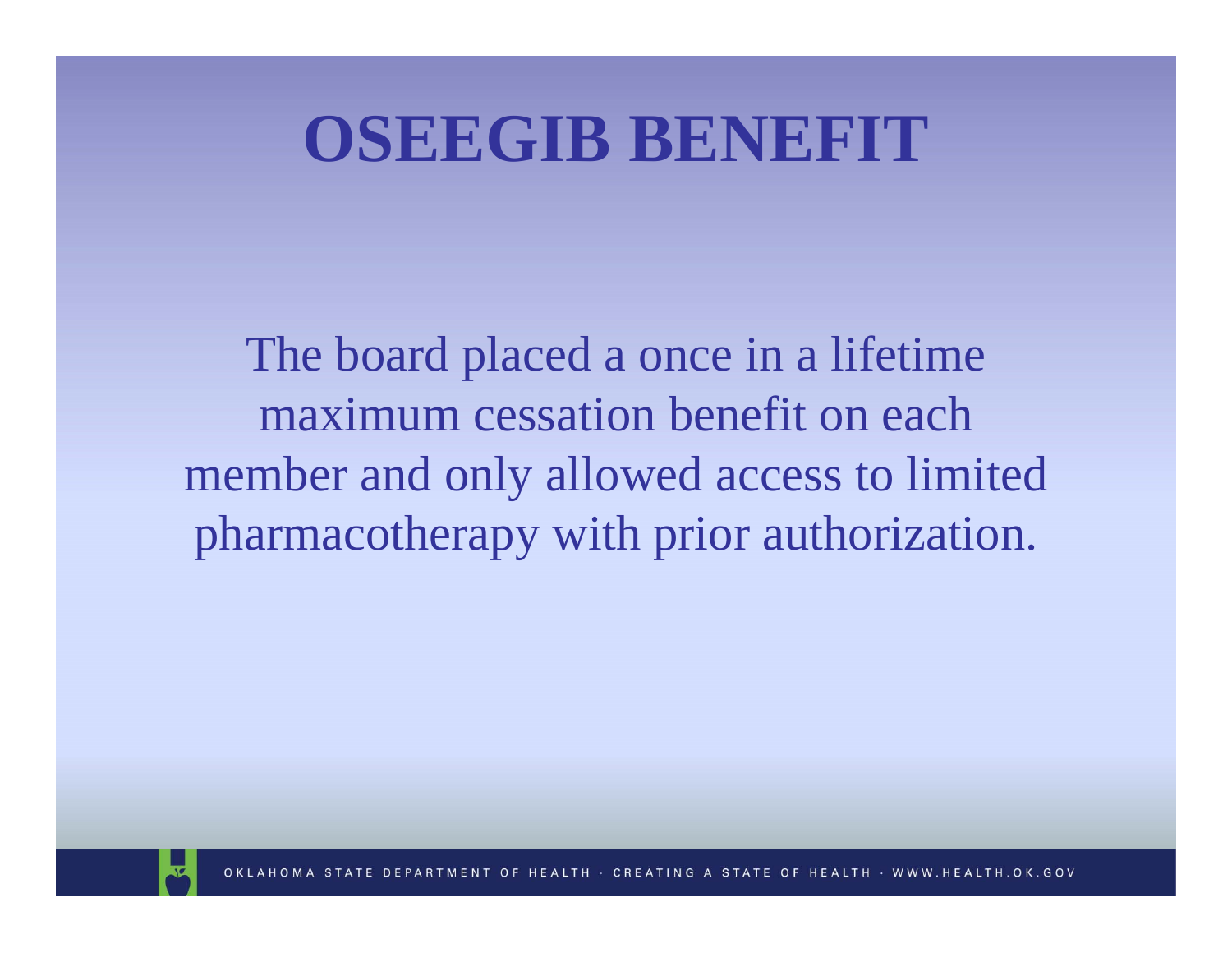# **OTCP MOBILIZATION**

The OTCP developed a business case for enhancing the tobacco cessation benefit that included a blend of perspectives from public health, medicine and business.

Staff met with OSEEGIB over a period of months to provide education about the burden of tobacco use and the benefits of providing tobacco cessation insurance coverage.

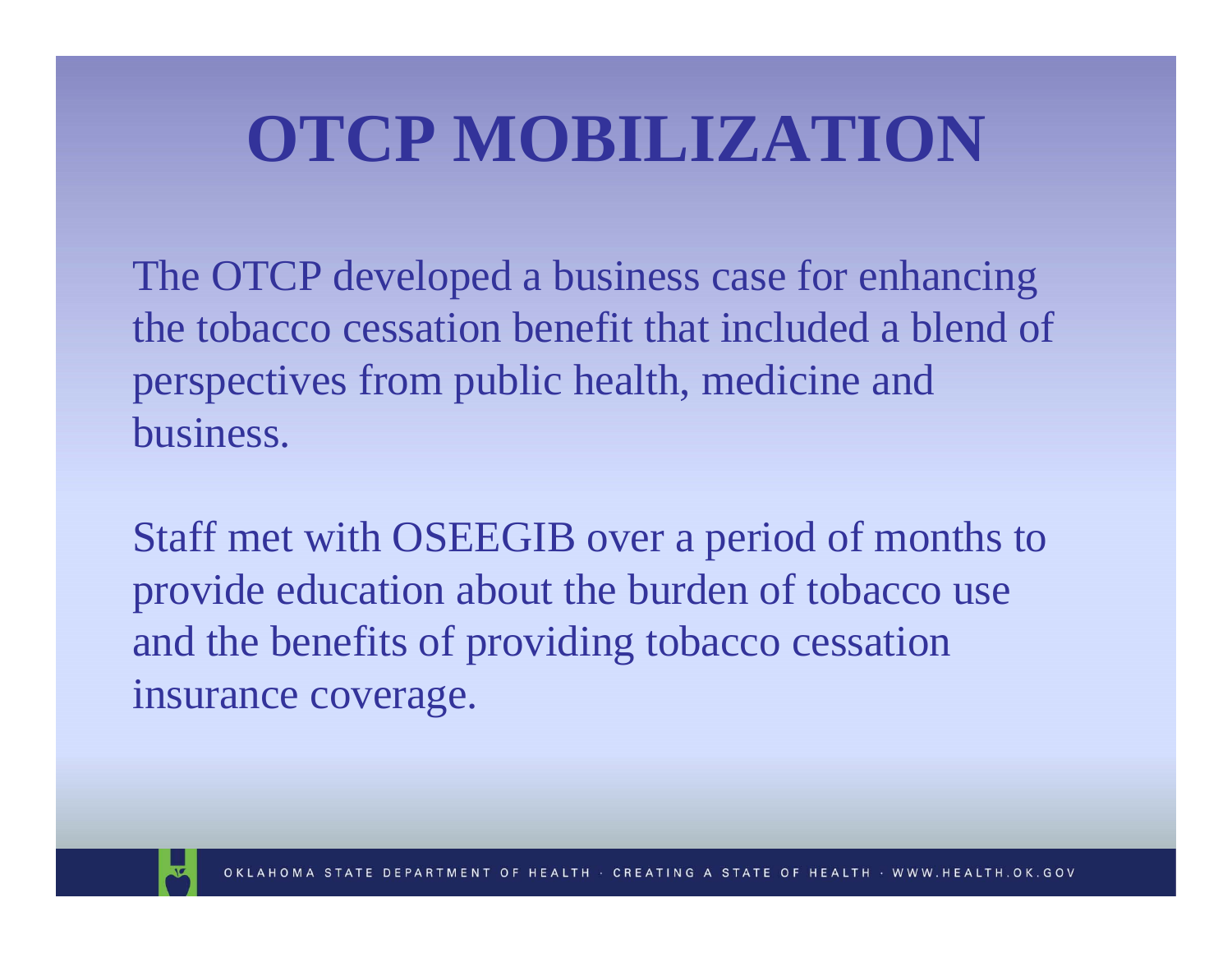# **Smoking Attributable Custom Expenditures**

**SAMMEC** was used to estimate the disease impact of smoking among adults and pregnant women in the United States and Oklahoma, as well smoking-attributable deaths, years of potential life lost, excess health care expenditures, and productivity losses.

This tool is useful because information can be tailored, using the insurer's actual expenditures.

http://apps.nccd.cdc.gov/sam m ec/

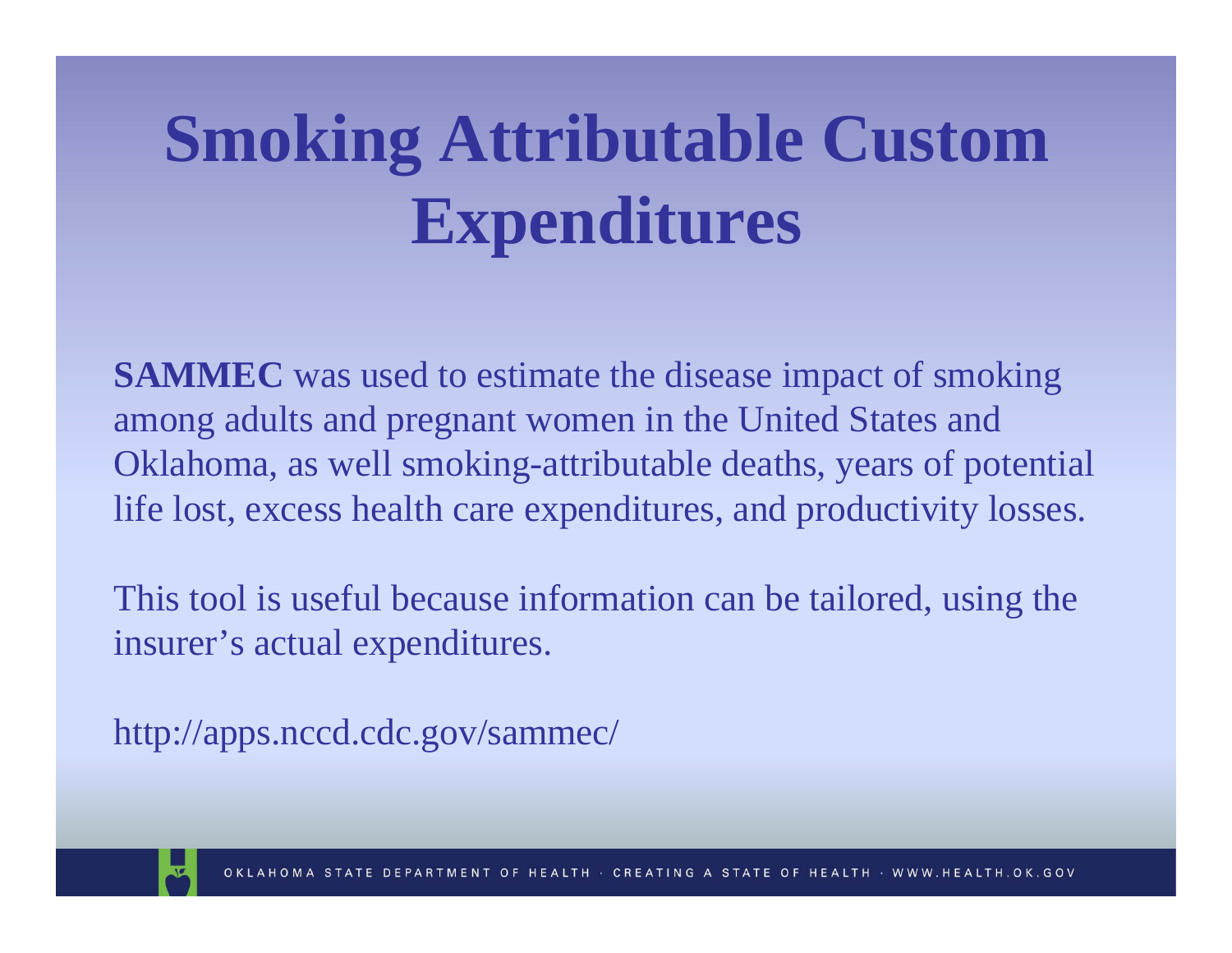

To make the business case for smoking cessation, interventions must demonstrate that they positively affect future health care expenditures and productivity, or have a positive return on investment (ROI) for health insurance plans, employers, and other payers.

[www.businesscaseroi.org](http://www.businesscaseroi.org/)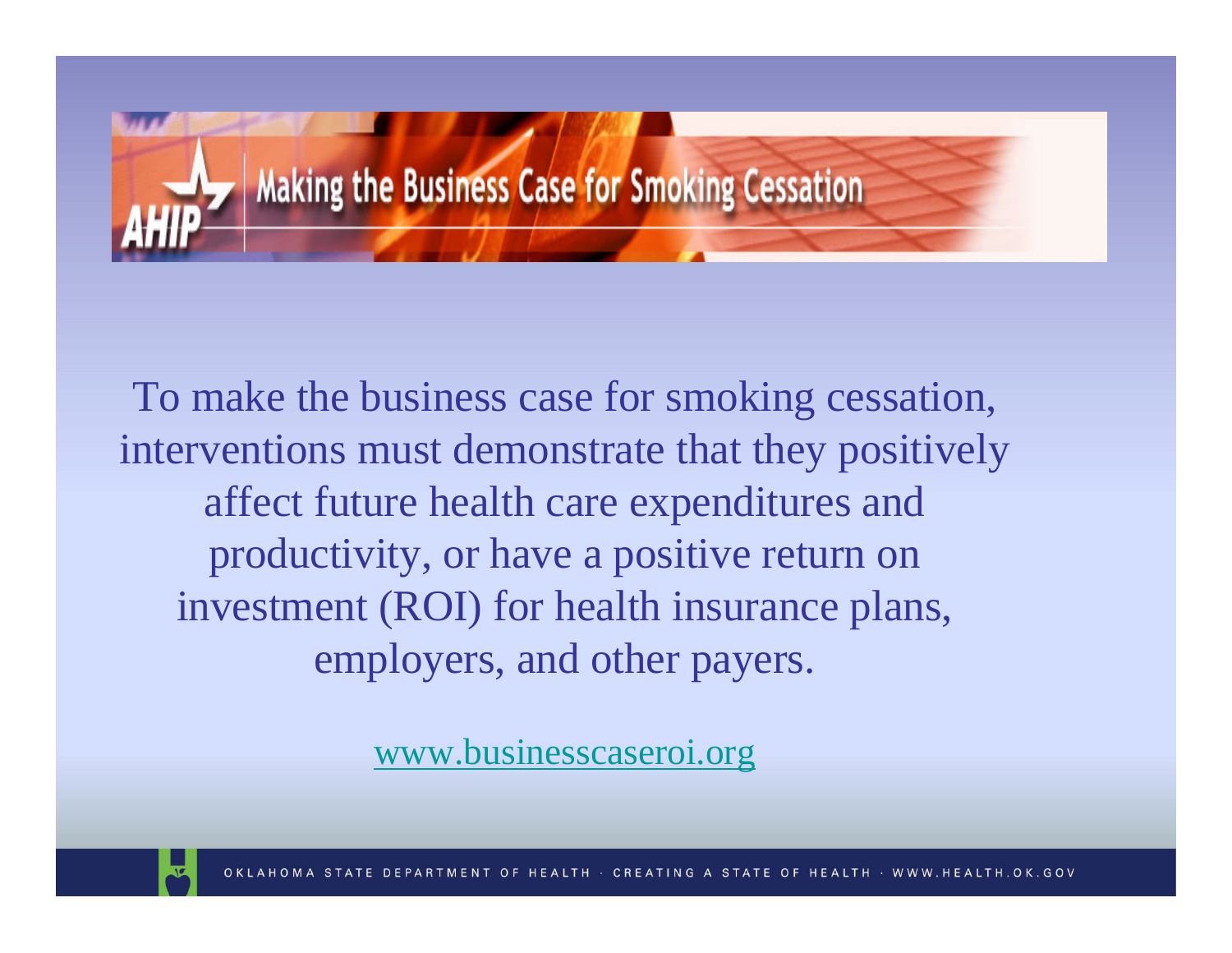# **CONSULTATION AND TECHNICAL ASSISTANCE**

• Calculated the prevalence of tobacco use in Oklahom a and estimated the number of tobacco users enrolled in the health plan and the num ber that wanted to quit.

- Summarized the cost burden tobacco places on health systems.
- Shared the USPHS Guideline and the fact that effective treatment now exists.
- Obtained Oklahoma Medicaid Utilization Data.

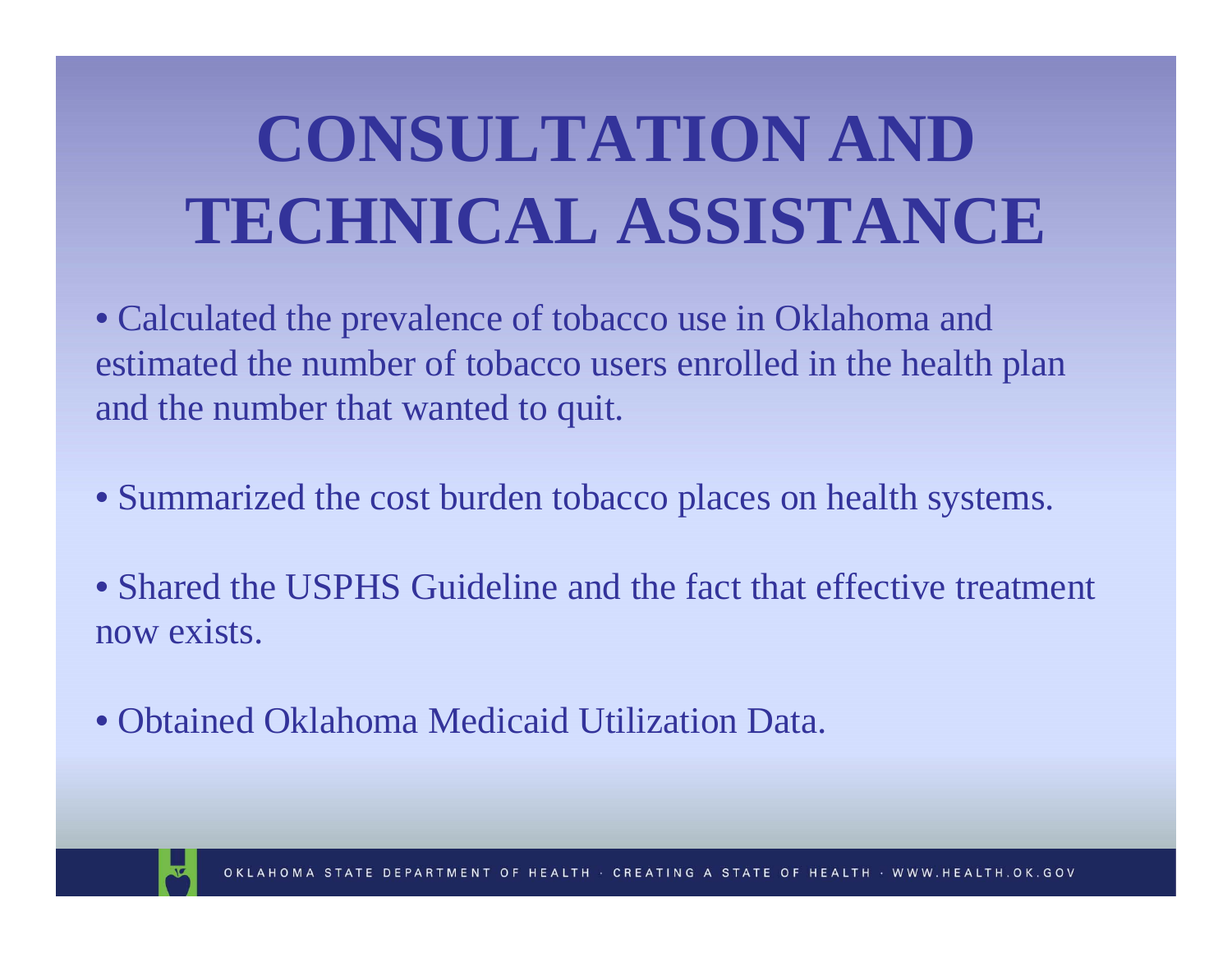# **CONSULTATION AND TECHNICAL ASSISTANCE**

•Provided research articles and statistics relevant to Oklahoma for actuarial analysis.

• Provided a financial incentive for one year to help defray costs if utilization was higher than expected.

• Demonstrated how the Oklahoma Tobacco Helpline would increase quit rates especially when combined with the new benefit.

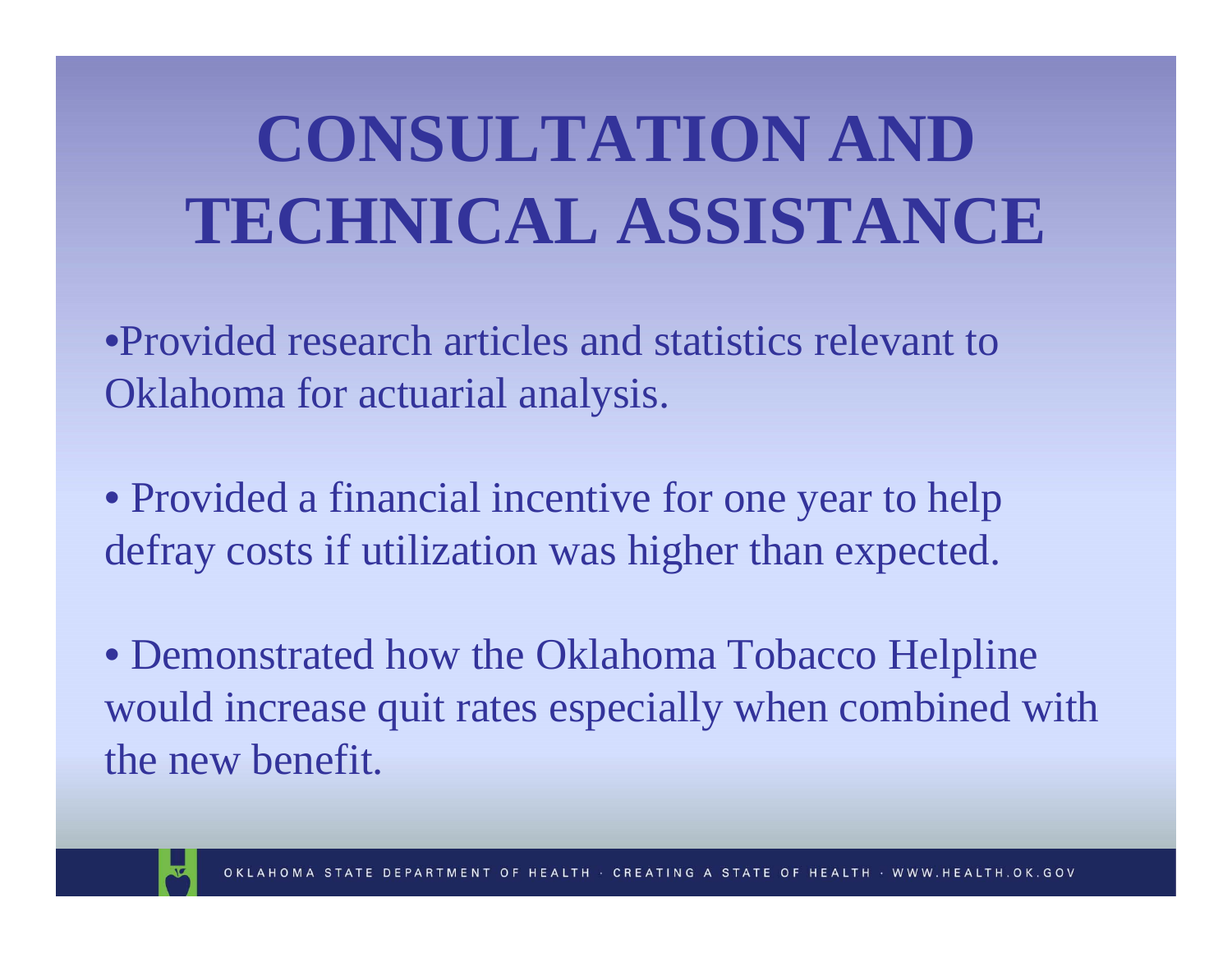# **Oklahoma Alliance on Tobacco or Health**

The Alliance comprised of the American Heart Association, The American Lung Association, the American Cancer Society and many other organizations wrote a letter to the OSEEGIB leadership urging them to adopt the enhanced benefit.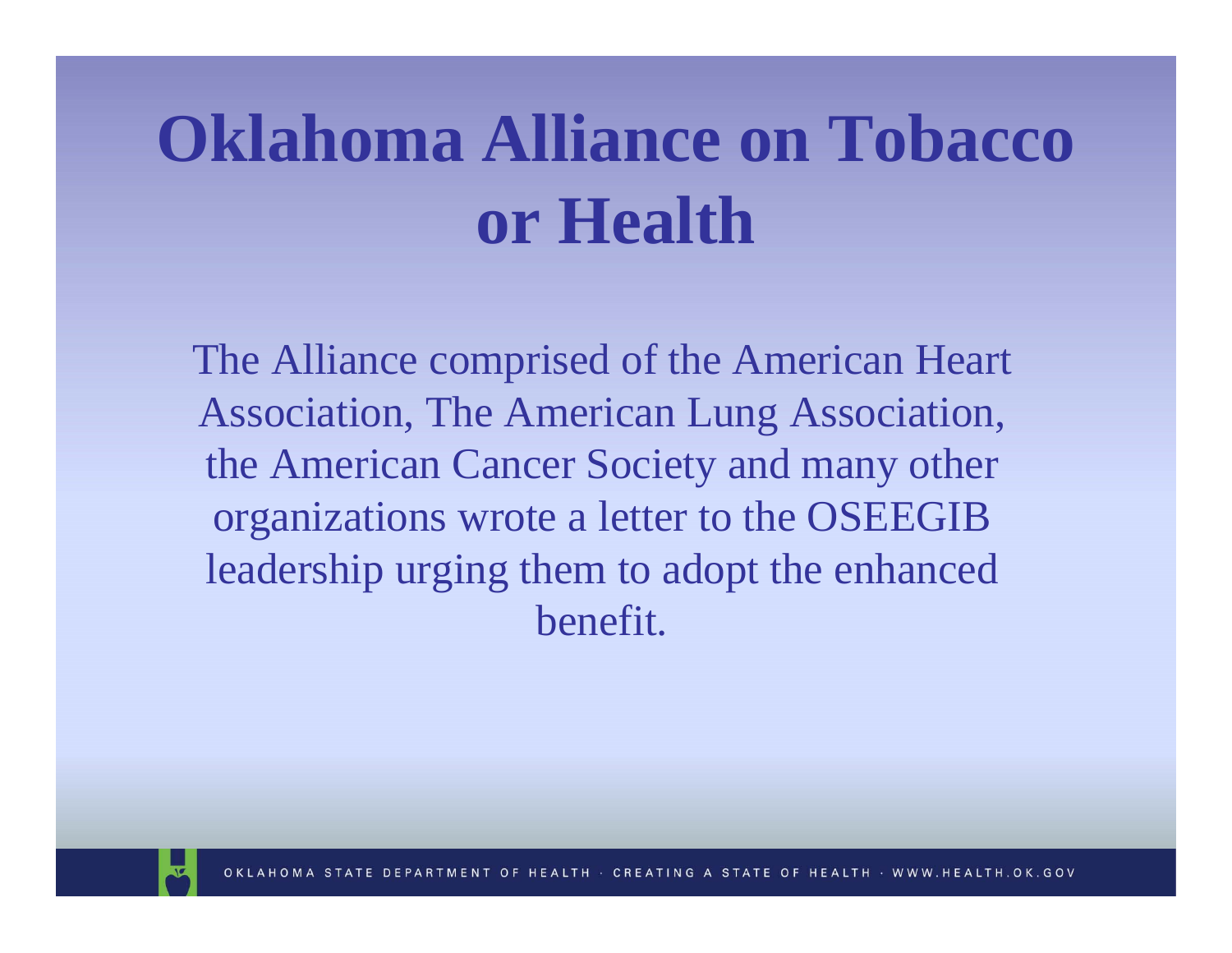# **ADOPTION OF BENEFIT**

- OSEEGIB adopted benefit !!
- Trained health insurance coordinators on the new benefit in order to promote it.
- Developed an insert into the health insurance enrollment packet.

• Promoted the new insurance benefit and the Oklahoma Tobacco Helpline through earned media.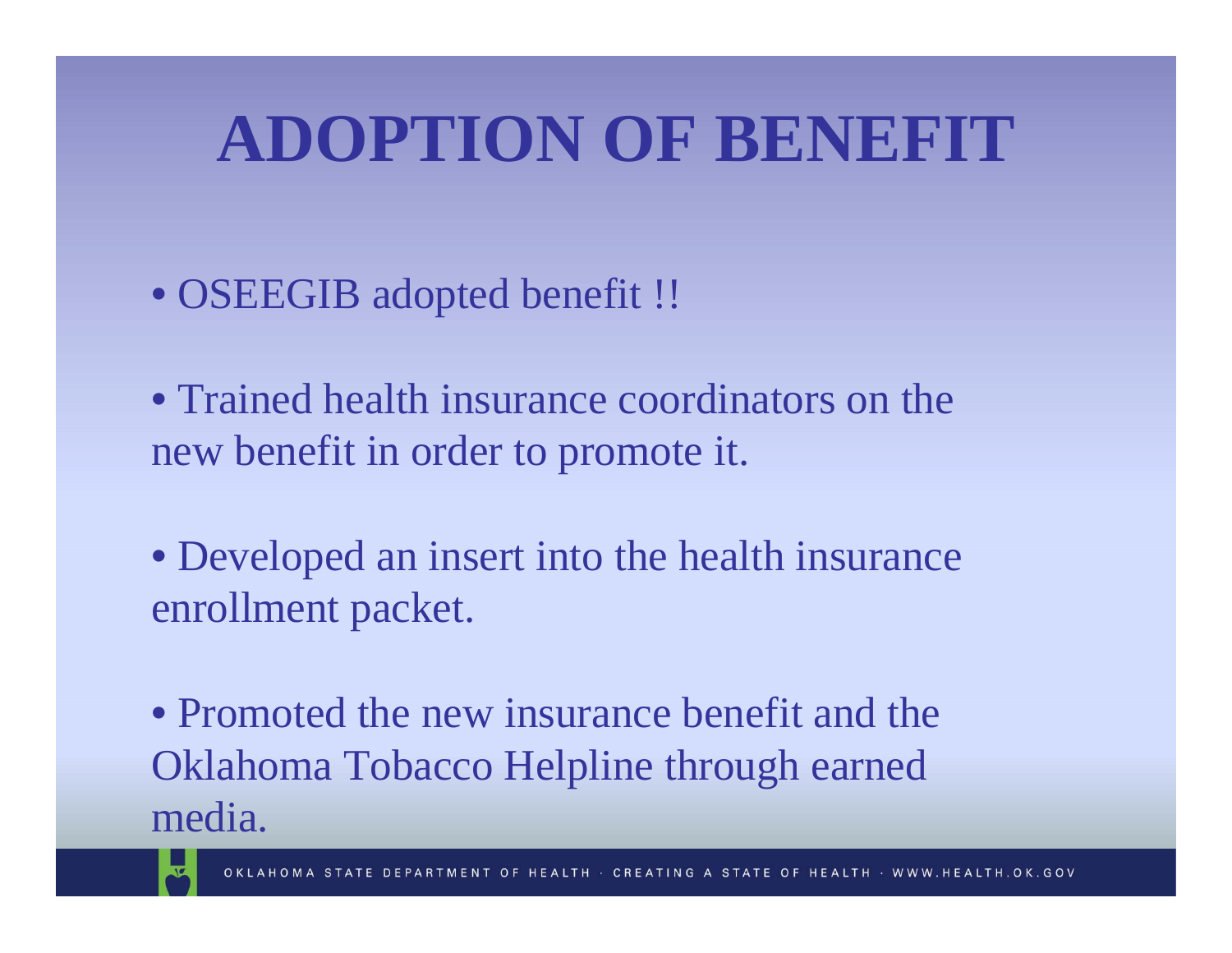



#### The HealthChoice Tobacco Cessation Program - Health Promotion New Benefit Took Effect January 1

In an effort to encourage more of our members to give up tobacco products. HealthChoice has expanded its coverage of medications that can help in kicking the habit.

Beginning January 1, 2008. HealthChoice is covering two (2) full 90-day courses of any FDA-approved tobacco cessation product per year. This benefit is available to active and retired HealthChoice members, as well as their enrolled dependents who are at least 18 years old. The covered medications are listed in the HealthChoice formularies and include:

- $\bullet$  Chantix<sup>IM</sup> (varenicline)
- Nicotrol® Inhaler (nicotine)
- Nicotrol® Nasal Spray (nicotine)
- Bupropion SR 150mg (generic for Zyban®)
- Buproban 150mg (generic for Zyban®)

Over-the-counter products (such as nicotine patches and gum) are not covered.

In addition to the expanded coverage for tobacco cessation products, HealthChoice NO LONGER REOUIRES prior authorization to access these products. Previously, members were limited to a benefit of one (1) course per lifetime and prior authorization was required.

All HealthChoice members who choose to quit tobacco and take advantage of this new health benefit are also strongly encouraged to take advantage of the FREE Professional Quit Coaches® available through the OKLAHOMA TOBACCO HELPLINE at 1-800-QUIT-NOW  $(1 - 800 - 784 - 8669)$ 

The Professional Ouit Coaches® work with Helpline callers to develop a quit plan tailored to individual needs. Up to four (4) follow-up calls with a quit coach are also provided free of charge. The Helpline hours of operation are 7 a.m. to 11 p.m., seven (7) days a week, and staff will return any messages left after hours. Services are also available in Spanish by calling 1-800-793-1552.

Studies have concluded that a combination of medication and counseling is by far the MOST EFFECTIVE WAY TO SUCCESSFULLY QUIT TOBACCO.

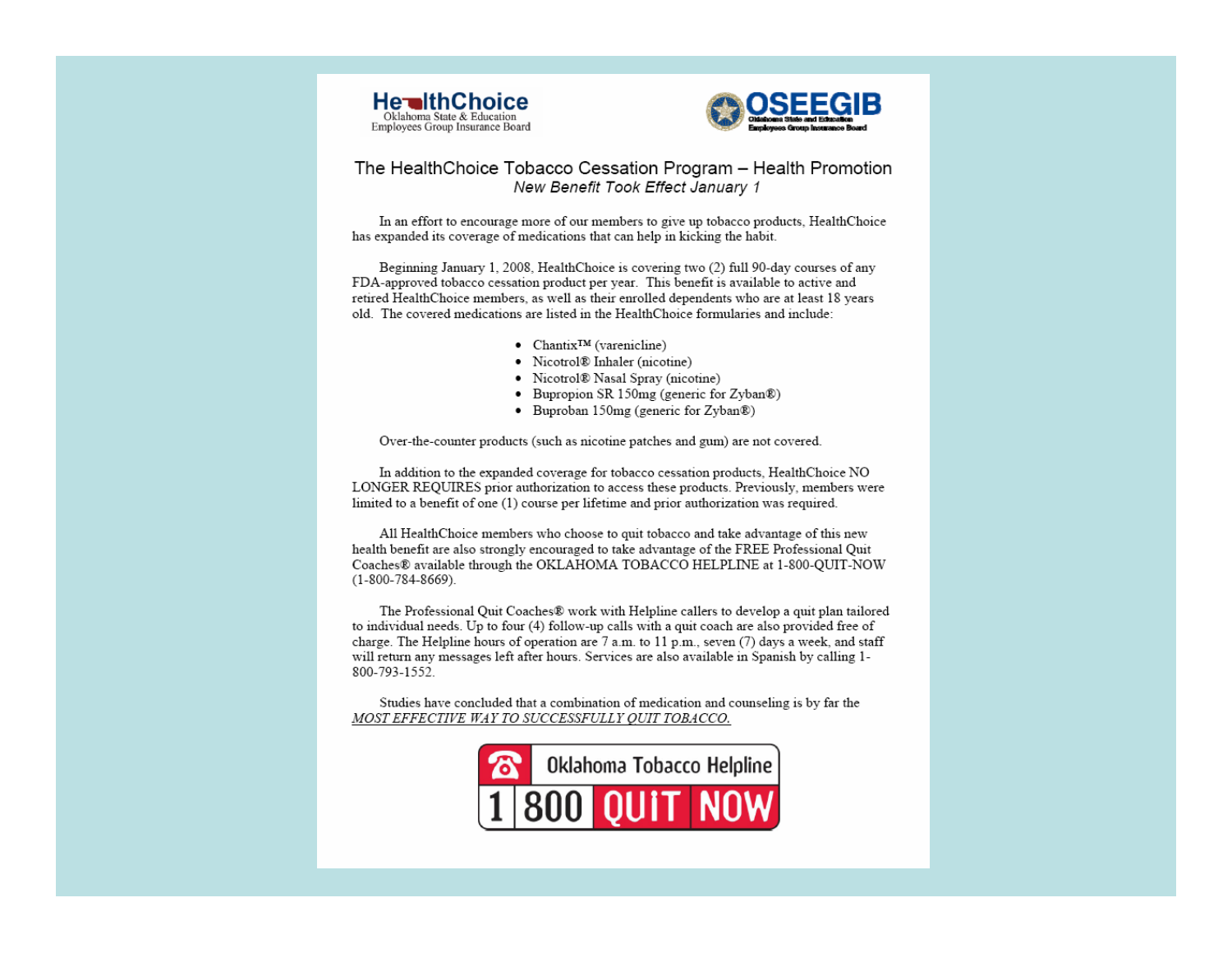#### **OSEEGIB Paid Pharmacy Claims OSEEGIB Paid Pharmacy Claims** Smoking Cessation Products



Data provided by the Oklahoma State & Education Employees Grou p Insurance Board

ᅐ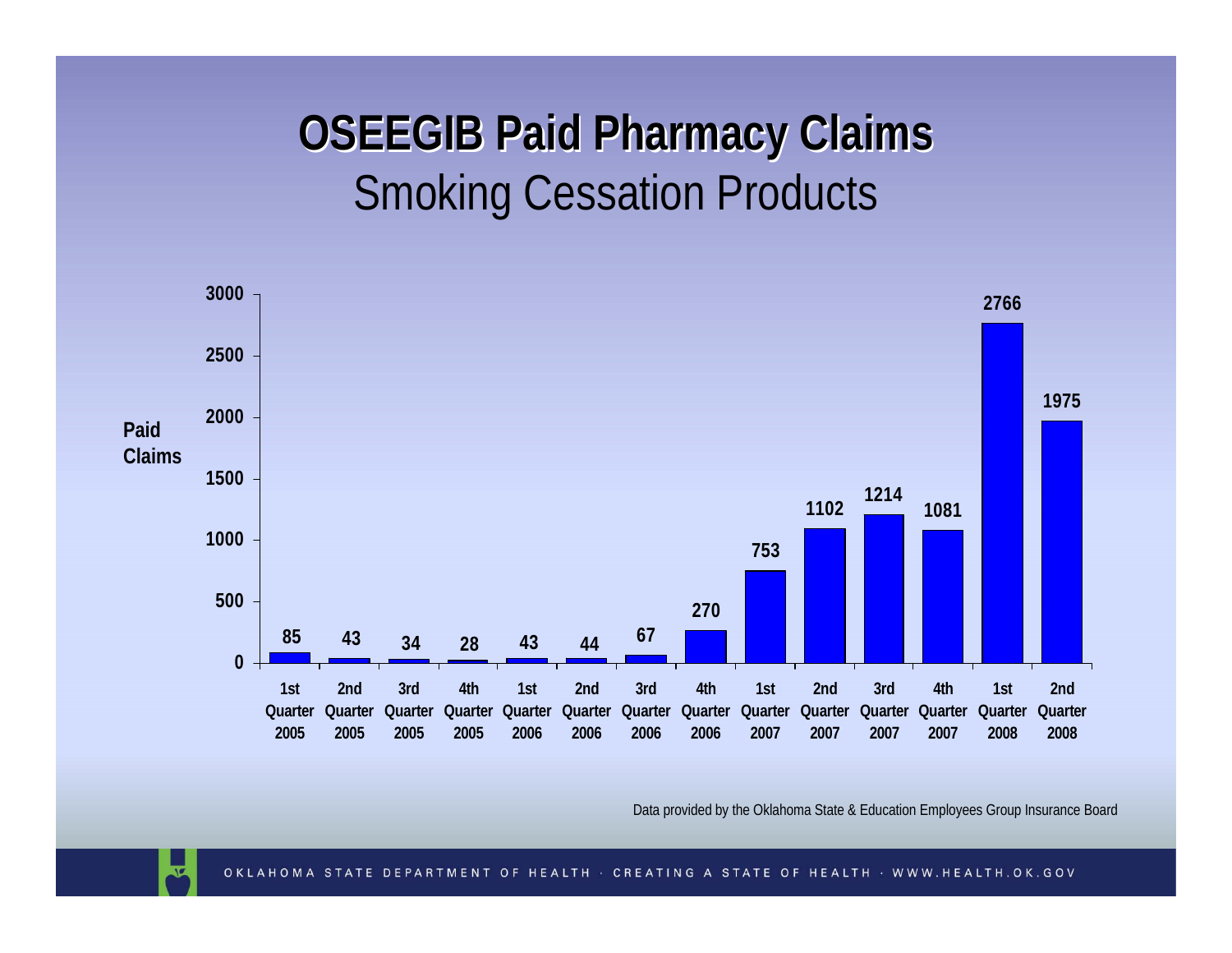



#### **Great Investment in Employee Health & Productivity**

| <b>Number of OSEEGIB Recipients with One or More Paid</b><br><b>Pharmacy Claims for a Smoking Cessation Medication</b>                                                    | 2479           |
|---------------------------------------------------------------------------------------------------------------------------------------------------------------------------|----------------|
| (First & Second Quarter 2008)                                                                                                                                             |                |
| <b>Minimum Estimated Quit Rate</b>                                                                                                                                        | 23%            |
| <b>Minimum Estimated # Quitters</b>                                                                                                                                       | 570            |
| <b>Minimum Estimated Annual Cost Savings to Oklahomans</b><br>Medical cost savings: $$2,626 \times 570 = $1.5M$<br>Lost productivity savings: $$1,184 \times 570 = $0.7M$ | \$2.2M         |
| <b>Amount Spent</b><br>\$148 average cost per recipient                                                                                                                   | <b>\$0.37M</b> |

**Minimum Years of Life Saved:** 570 quitters x 7.1 years of life saved = **4,047 years**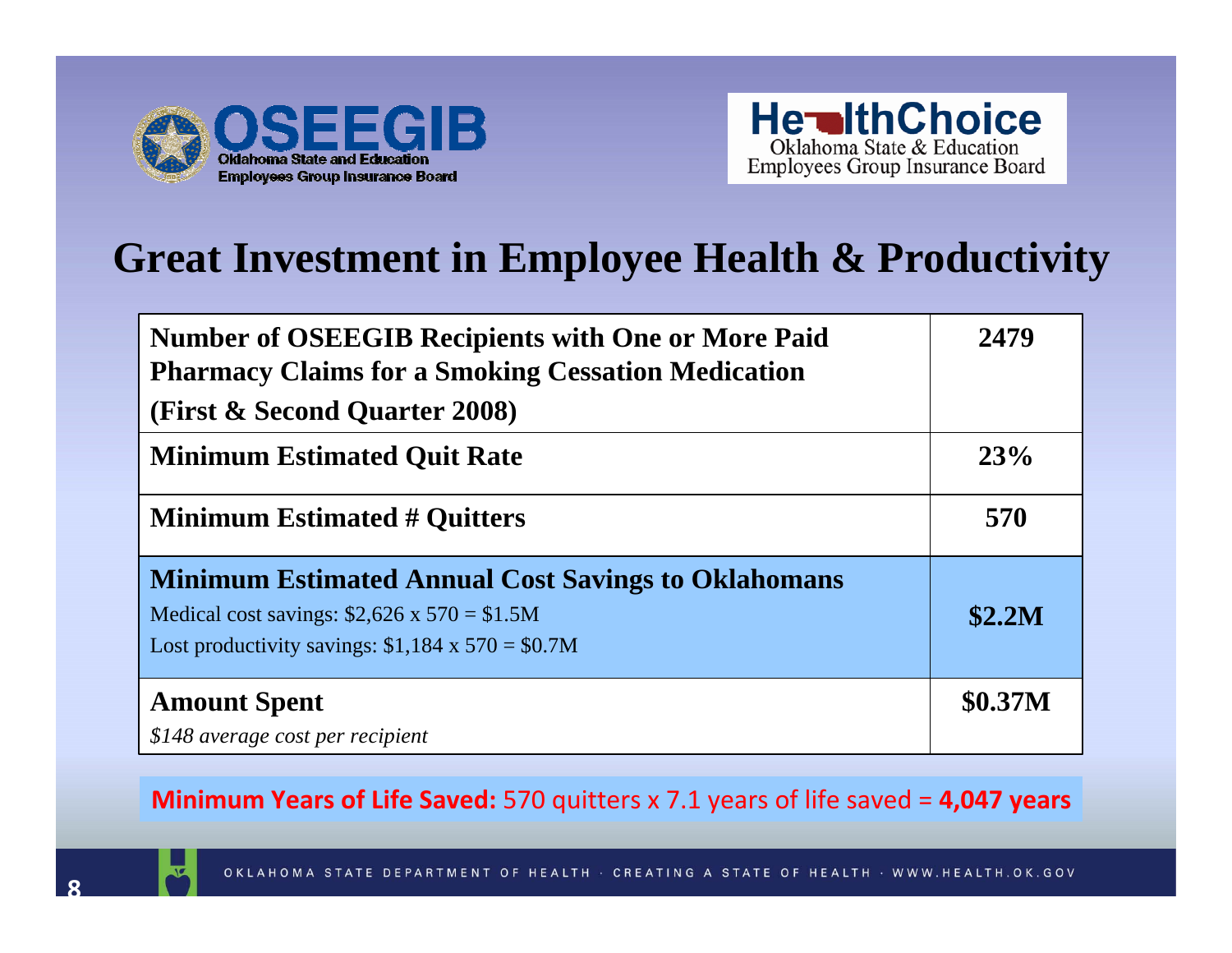#### **THE RESULTS**

•Press Releases

• Adoption of the benefit for managed care organizations serving the same population.

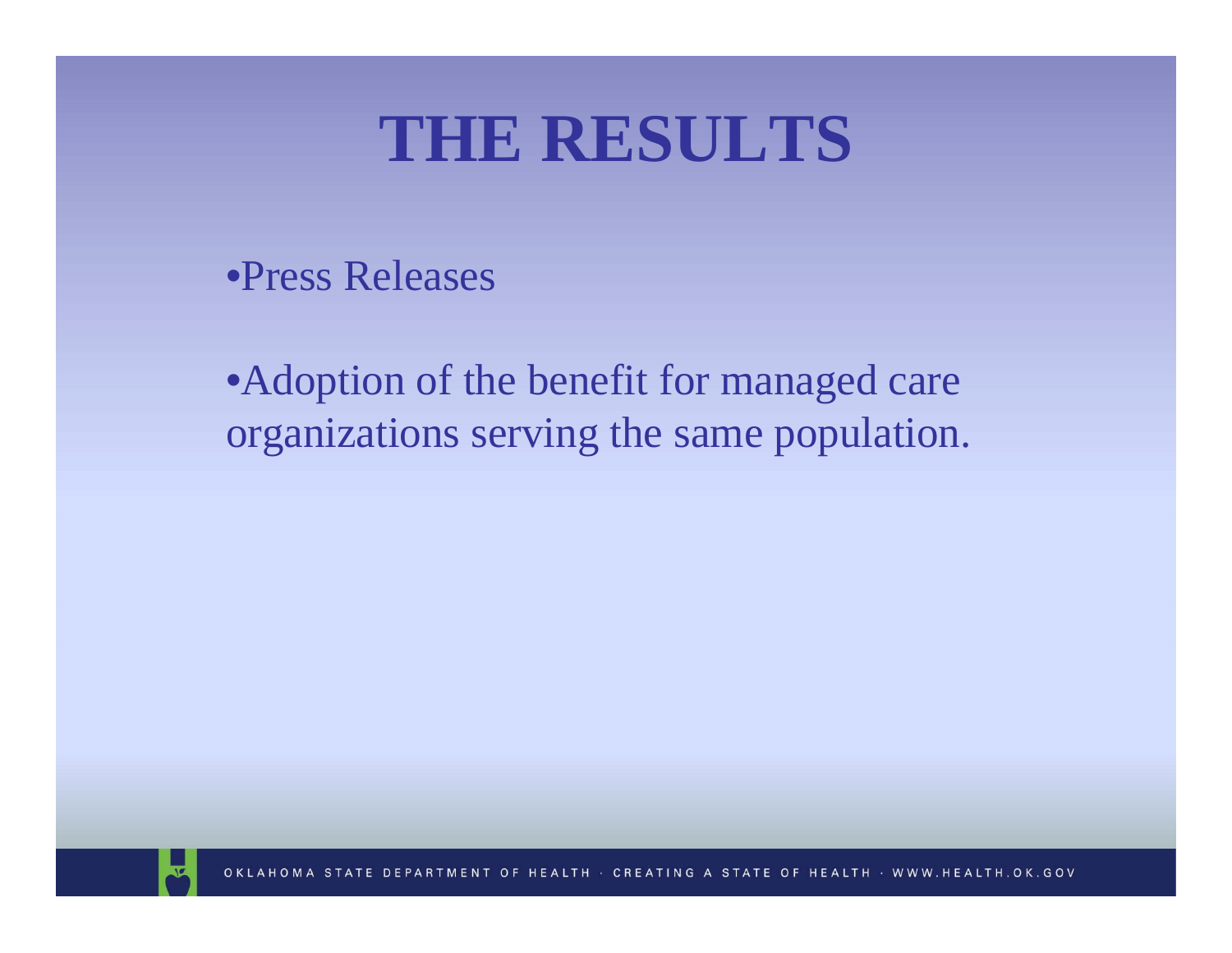# **SMOKING? WANT TO QUIT?**

Members wanting to kick the smoking habit have access to two (2) full 90 day courses of any FDA approved tobacco cessation product per plan year. This benefit is available to members, as well as their enrolled dependents who are at least 18 years old. The covered medications include:

- ChantixTM (varenicline)
- Nicotrol<sup>®</sup> Inhaler (nicotine)
- Nicotrol<sup>®</sup> Nasal Spray (nicotine)
- Bupropion SR 150mg (generic for Zyban<sup>®</sup>)
- Bupropion 150mg (generic for Zyban<sup>®</sup>)



Over the counter products (such as nicotine patches and gum) are not covered. Studies have concluded that a combination of medication and counseling is by far the most effective way to successfully quit tobacco. All those who choose to quit tobacco and take advantage of this new health benefit are also strongly encouraged to take advantage of the FREE Professional Quit Coaches<sup>®</sup> available through the Oklahoma Tobacco Helpline at 1-800-QUIT-NOW (784-8669). Services are also available in Spanish by calling 1-800-793-1552.

> HMO Members: These products are authorized if prescribed by your primary care physician. HealthChoice Members: Prior authorization is not required to access these products.

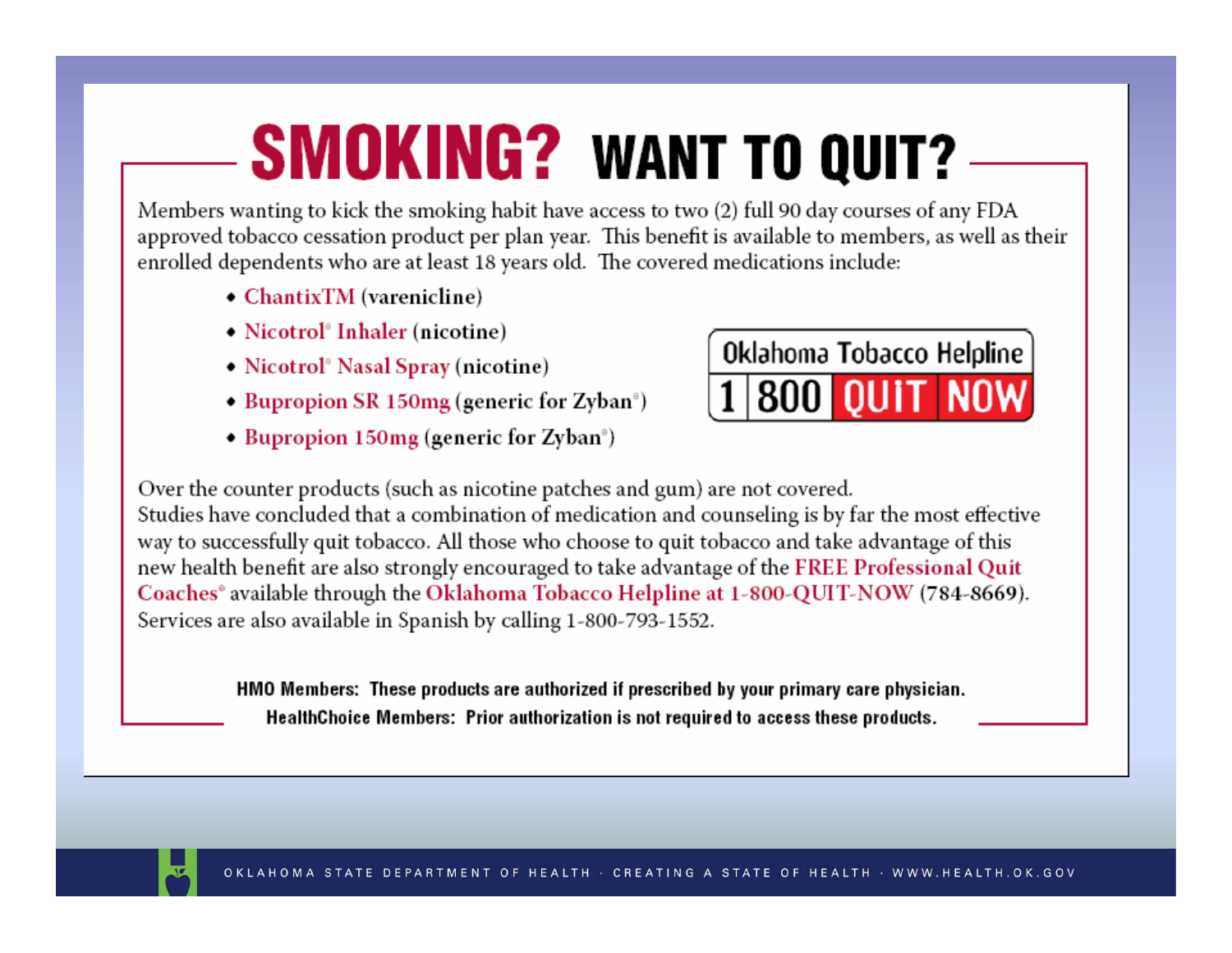#### **NEXT STEPS**

New initiative will focus on working with the Oklahoma Insurance Department to promote the adoption of tobacco cessation as a core benefit statewide.